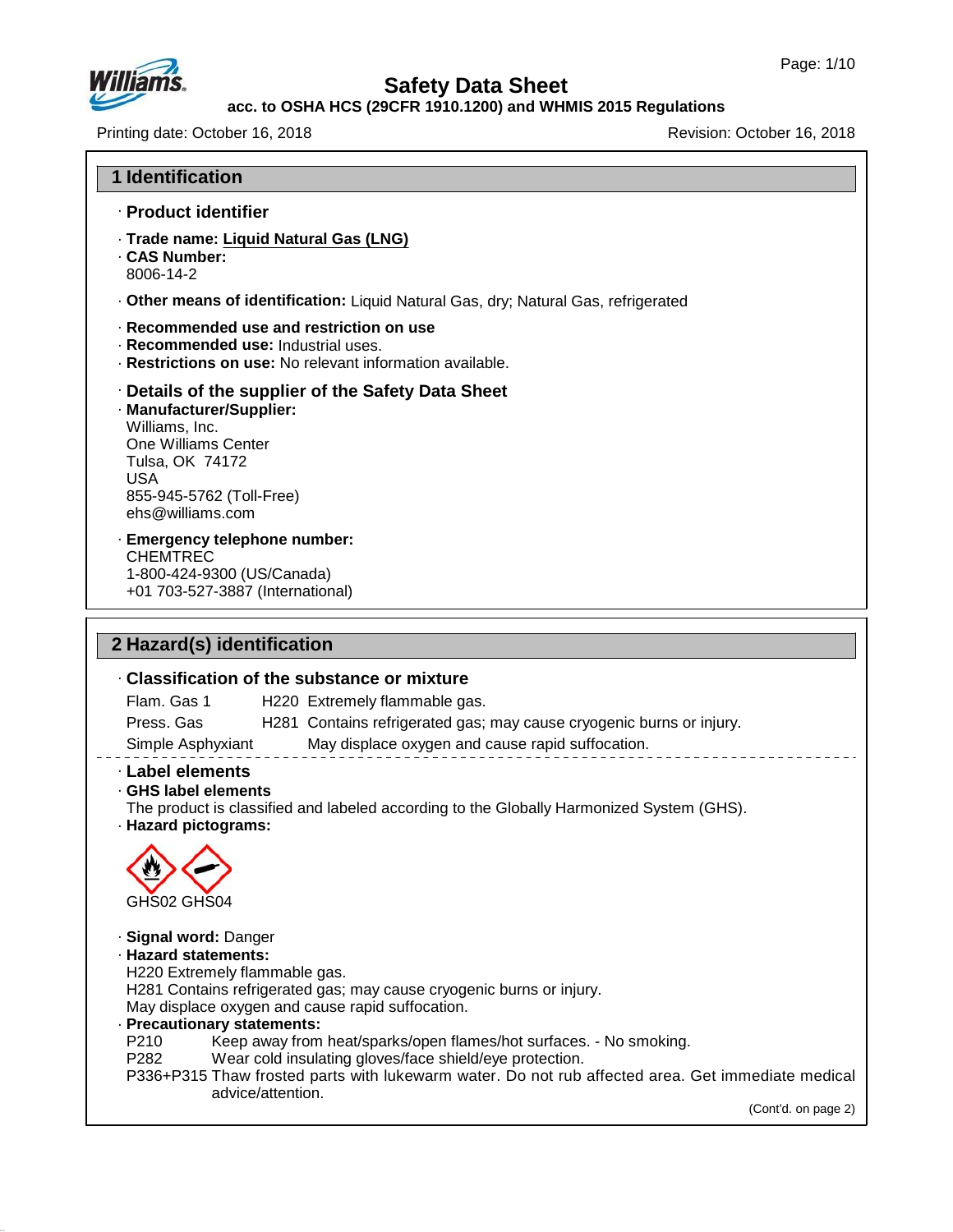

**acc. to OSHA HCS (29CFR 1910.1200) and WHMIS 2015 Regulations**

Printing date: October 16, 2018 Revision: October 16, 2018

**Trade name: Liquid Natural Gas (LNG)**

(Cont'd. of page 1)

P377 Leaking gas fire: Do not extinguish, unless leak can be stopped safely.<br>P381 Eliminate all ignition sources if safe to do so.

Eliminate all ignition sources if safe to do so.

P403 Store in a well-ventilated place.

· **Other hazards** There are no other hazards nototherwise classified that have been identified.

## **3 Composition/information on ingredients**

## · **Chemical characterization: Substances**

## · **CAS No. Description**

8006-14-2 Natural Gas

| Components:     |                                                                               |  |
|-----------------|-------------------------------------------------------------------------------|--|
| 74-82-8 Methane | 95-99%<br>Elam. Gas 1, H220<br>Press. Gas, H280<br>Simple Asphyxiant          |  |
| 74-84-0 Ethane  | $0.5 - 4%$<br>So Flam. Gas 1, H220<br>→ Press. Gas, H280<br>Simple Asphyxiant |  |
| 74-98-6 Propane | $0.1 - 1\%$<br>Flam. Gas 1, H220<br>Press. Gas, H280<br>Simple Asphyxiant     |  |

## · **Additional information:**

For the listed ingredient(s), the identity and/or exact percentage(s) are being withheld as a trade secret. For the wording of the listed Hazard Statements, refer to section 16.

## **4 First-aid measures**

# · **Description of first aid measures**

- · **After inhalation:**
- Supply fresh air.

Provide oxygen treatment if affected person has difficulty breathing.

If experiencing respiratory symptoms: Call a poison center/doctor.

· **After skin contact:**

In cases of frostbite from liquefied gas or from high-pressure systems, rinse with plenty of water. Do not remove clothing.

## · **After eye contact:**

Remove contact lenses if worn.

Rinse opened eye for several minutes under running water. If symptoms persist, consult a doctor.

- · **After swallowing:** Unlikely route of exposure.
- · **Most important symptoms and effects, both acute and delayed:**
- **Dizziness**
- **Coughing**

47.0.13

Frostbite from liquefied gas or high-pressure systems.

- **Disorientation**
- · **Danger:** May displace oxygen and cause rapid suffocation.
- · **Indication of any immediate medical attention and special treatment needed:**
- If necessary oxygen respiration treatment.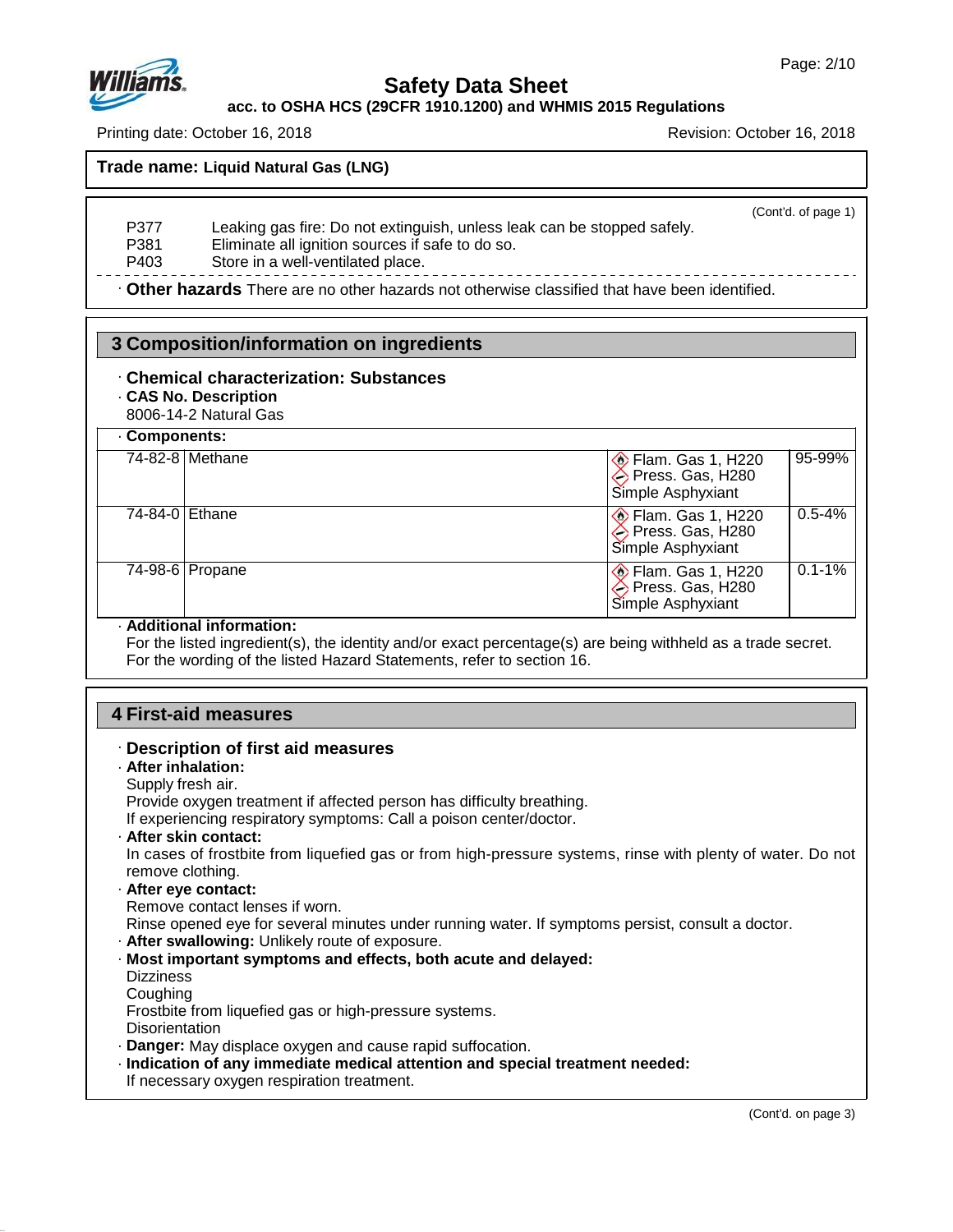

**acc. to OSHA HCS (29CFR 1910.1200) and WHMIS 2015 Regulations**

Printing date: October 16, 2018 Revision: October 16, 2018

**Trade name: Liquid Natural Gas (LNG)**

(Cont'd. of page 2)

## **5 Fire-fighting measures**

- · **Extinguishing media**
- · **Suitable extinguishing agents:** Foam Water fog / haze Gaseous extinguishing agents
- Carbon dioxide
- · **For safety reasons unsuitable extinguishing agents:** Water stream.
- · **Special hazards arising from the substance or mixture**
- Danger of receptacles bursting because of high vapor pressure if heated. Extremely flammable gas.
- · **Advice for firefighters**
- · **Protective equipment:**
- Wear self-contained respiratory protective device. Wear fully protective suit.
- · **Additional information:**
- Eliminate all ignition sources if safe to do so.
- In case of major fire and large quantities: Evacuate area. Fight fire remotely due to the risk of explosion. Leaking gas fire: Do not extinguish, unless leak can be stopped safely.

## **6 Accidental release measures**

· **Personal precautions, protective equipment and emergency procedures**

Wear protective equipment. Keep unprotected persons away.

Wear cold insulating gloves/face shield/eye protection.

Ensure adequate ventilation.

Keep away from ignition sources.

Take precautionary measures against static discharge.

Use only non-sparking tools.

Protect from heat.

For large spills, use respiratory protective device against the effects of fumes/dust/aerosol.

- · **Environmental precautions** No special measures required.
- · **Methods and material for containment and cleaning up** Allow to evaporate.
- · **Reference to other sections**

See Section 7 for information on safe handling.

See Section 8 for information on personal protection equipment.

See Section 13 for disposal information.

## **7 Handling and storage**

· **Handling**

47.0.13

- · **Precautions for safe handling:** Use enclosed means of conveyance.
- · **Information about protection against explosions and fires:**

Keep ignition sources away - Do not smoke. Protect against electrostatic charges.

Ground/bond container and receiving equipment.

(Cont'd. on page 4)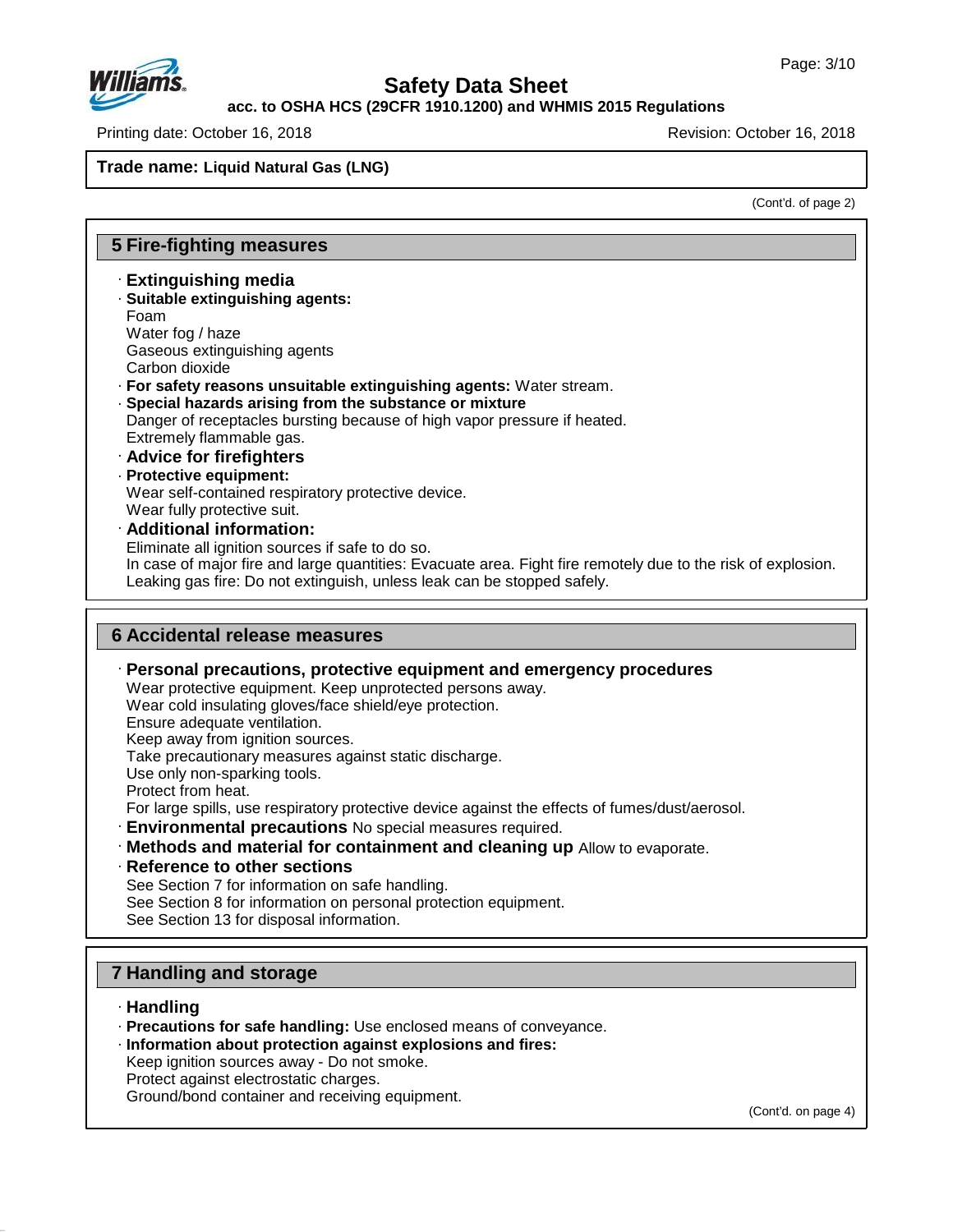

# **Safety Data Sheet**

**acc. to OSHA HCS (29CFR 1910.1200) and WHMIS 2015 Regulations**

Printing date: October 16, 2018 Revision: October 16, 2018

**Trade name: Liquid Natural Gas (LNG)**

(Cont'd. of page 3)

Emergency cooling must be available in case of nearby fire. Flammable gas-air mixtures may be formed in empty containers/receptacles.

· **Conditions for safe storage, including any incompatibilities**

· **Requirements to be met by storerooms and receptacles:**

Avoid storage near extreme heat, ignition sources or open flame.

- · **Information about storage in one common storage facility:** Store away from oxidizing agents.
- · **Further information about storage conditions:**
- Store in a cool place. Heat will increase pressure and may lead to the receptacle bursting.
- · **Specific end use(s)** No relevant information available.

| 8 Exposure controls/personal protection |                                                                        |  |  |  |
|-----------------------------------------|------------------------------------------------------------------------|--|--|--|
| Control parameters                      |                                                                        |  |  |  |
|                                         | Components with limit values that require monitoring at the workplace: |  |  |  |
| 74-82-8 Methane                         |                                                                        |  |  |  |
| <b>TLV (USA)</b>                        | refer to App. F in TLVs and BEIs book; NIC-D, EX                       |  |  |  |
| EL (Canada)                             | Simple asphyxiant, EX                                                  |  |  |  |
| EV (Canada)                             | Long-term value: 1,000 ppm<br>revoked as of 01/01/18                   |  |  |  |
|                                         | LMPE (Mexico) Long-term value: 1000 ppm                                |  |  |  |
| 74-84-0 Ethane                          |                                                                        |  |  |  |
| <b>TLV (USA)</b>                        | Refer to Appendix F in TLVs & BEIs book; (D, EX)                       |  |  |  |
| EL (Canada)                             | simple asphyxiant; EX                                                  |  |  |  |
| EV (Canada)                             | Long-term value: 1,000 ppm<br>revoked as of 01/01/18                   |  |  |  |
|                                         | LMPE (Mexico) Long-term value: 1000 ppm                                |  |  |  |
| 74-98-6 Propane                         |                                                                        |  |  |  |
| PEL (USA)                               | Long-term value: 1800 mg/m <sup>3</sup> , 1000 ppm                     |  |  |  |
| REL (USA)                               | Long-term value: 1800 mg/m <sup>3</sup> , 1000 ppm                     |  |  |  |
| TLV (USA)                               | refer to Appendix F inTLVs&BEIs book; D, EX                            |  |  |  |
| EL (Canada)                             | Simple asphyxiant; EX                                                  |  |  |  |
| EV (Canada)                             | Long-term value: 1,000 ppm<br>revoked as of 01/01/18                   |  |  |  |
|                                         | LMPE (Mexico) Long-term value: 1000 ppm                                |  |  |  |
| 8006-14-2 Natural Gas                   |                                                                        |  |  |  |
| TLV (USA)                               | refer to App. F in TLVs and BEIs book; NIC-D, EX                       |  |  |  |
| EL (Canada)                             | Simple asphyxiant, EX                                                  |  |  |  |
| EV (Canada)                             | Long-term value: 1,000 ppm<br>revoked as of 01/01/18                   |  |  |  |
|                                         | LMPE (Mexico) Long-term value: 1000 ppm                                |  |  |  |
|                                         | (As Methane)                                                           |  |  |  |
| <b>Exposure controls</b>                | (Cont'd. on page 5)                                                    |  |  |  |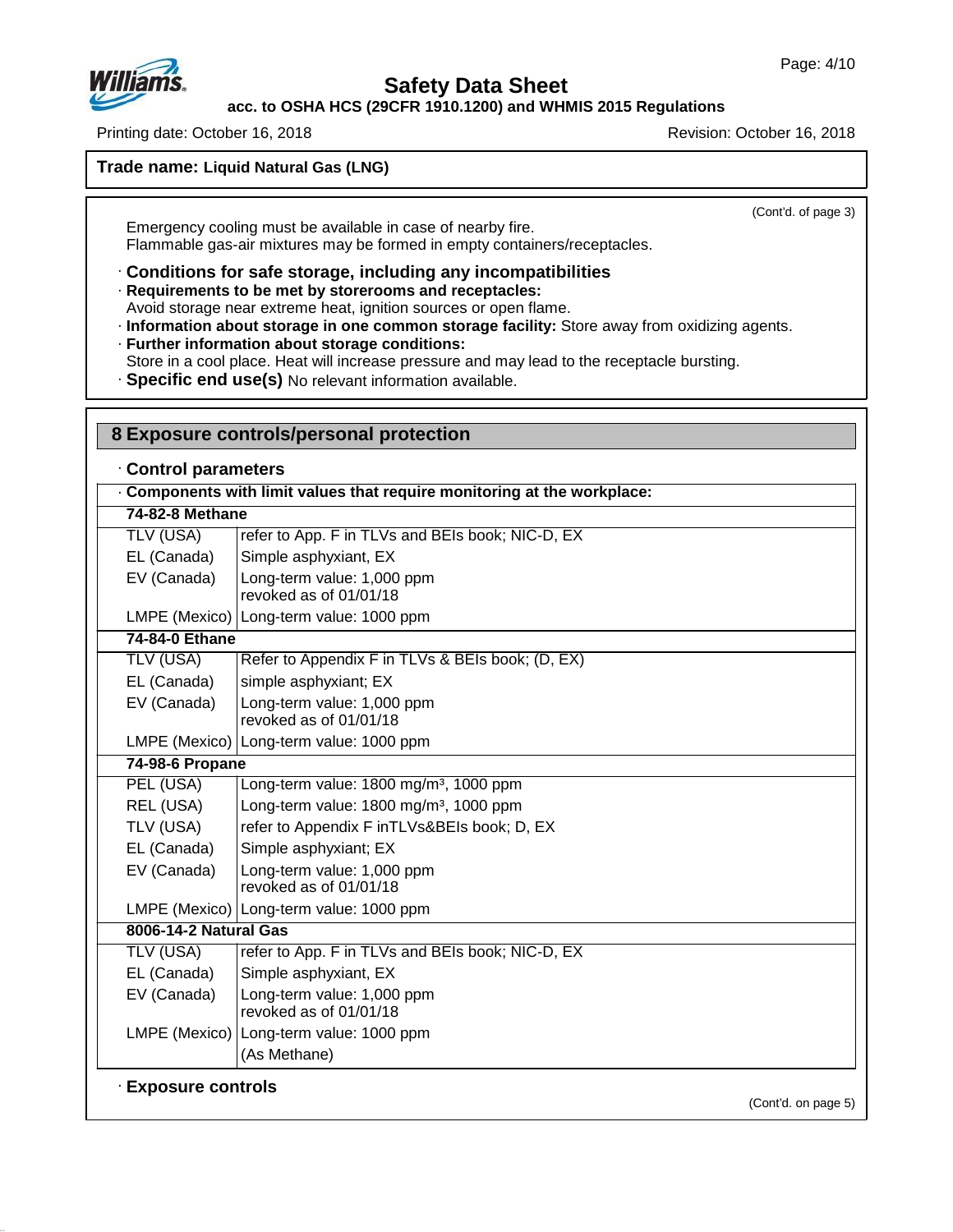

# **Safety Data Sheet**

**acc. to OSHA HCS (29CFR 1910.1200) and WHMIS 2015 Regulations**

Printing date: October 16, 2018 **Printing date: October 16, 2018** 

| Trade name: Liquid Natural Gas (LNG)                                                                                                                                                                                                                                                           |                                                                                                                                                                                                       |
|------------------------------------------------------------------------------------------------------------------------------------------------------------------------------------------------------------------------------------------------------------------------------------------------|-------------------------------------------------------------------------------------------------------------------------------------------------------------------------------------------------------|
| General protective and hygienic measures:<br>Keep away from foodstuffs, beverages and feed.<br>Wash hands before breaks and at the end of work.<br>· Engineering controls: Provide adequate ventilation.<br>· Breathing equipment:<br>Not required under normal conditions of use.             | (Cont'd. of page 4)<br>The usual precautionary measures for handling chemicals should be followed.                                                                                                    |
| · Protection of hands:<br>Wear cold insulating gloves/face shield/eye protection.                                                                                                                                                                                                              | Self-contained respiratory protective device should be used in case of large spills or leaks.<br>Wear gloves for protection against thermal and mechanical hazards according to OSHA and NIOSH rules. |
| · Eye protection:<br>Safety glasses<br>Follow relevant national guidelines concerning the use of protective eyewear.                                                                                                                                                                           |                                                                                                                                                                                                       |
| · Body protection:<br>Wear appropriate protective clothing.<br>Wear cold insulating gloves/face shield/eye protection.<br>· Limitation and supervision of exposure into the environment<br>No relevant information available.<br>· Risk management measures No relevant information available. |                                                                                                                                                                                                       |
| 9 Physical and chemical properties                                                                                                                                                                                                                                                             |                                                                                                                                                                                                       |
| · Information on basic physical and chemical properties<br>· Appearance:<br>Form:<br>Color:<br>· Odor:<br>· Odor threshold:                                                                                                                                                                    | <b>Refrigerated Gas</b><br>Colorless<br>Odorless<br>Not determined.                                                                                                                                   |
| · pH-value:<br>· Melting point/Melting range:<br>· Boiling point/Boiling range:                                                                                                                                                                                                                | Not determined.<br>-183 °C (-297.4 °F)<br>-162 °C (-259.6 °F)                                                                                                                                         |
| · Flash point:                                                                                                                                                                                                                                                                                 | -232 °C (-385.6 °F)                                                                                                                                                                                   |
| · Flammability (solid, gaseous):                                                                                                                                                                                                                                                               | Extremely flammable gas.                                                                                                                                                                              |
| · Auto-ignition temperature:                                                                                                                                                                                                                                                                   | 537 °C (998.6 °F)                                                                                                                                                                                     |
| · Decomposition temperature:                                                                                                                                                                                                                                                                   | Not determined.                                                                                                                                                                                       |
| · Danger of explosion:                                                                                                                                                                                                                                                                         | Product is not explosive. However, formation of explosive air/<br>vapor mixtures are possible.                                                                                                        |
| · Explosion limits                                                                                                                                                                                                                                                                             |                                                                                                                                                                                                       |

(Cont'd. on page 6)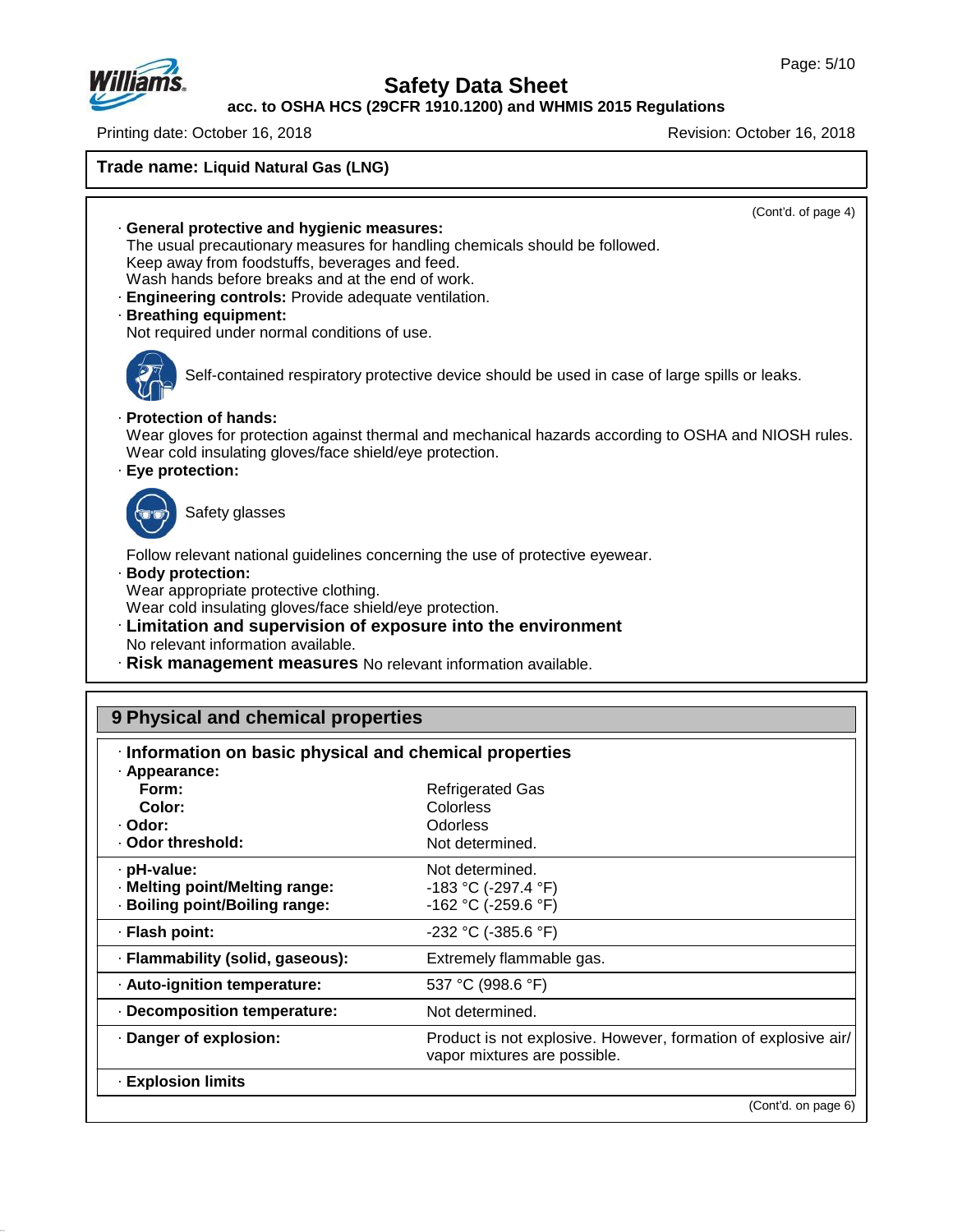

**acc. to OSHA HCS (29CFR 1910.1200) and WHMIS 2015 Regulations**

Printing date: October 16, 2018 Revision: October 16, 2018

**Trade name: Liquid Natural Gas (LNG)**

|                                                            | (Cont'd. of page 5)                |  |
|------------------------------------------------------------|------------------------------------|--|
| Lower:                                                     | 4.5 Vol %                          |  |
| Upper:                                                     | 14 Vol %                           |  |
| . Oxidizing properties:                                    | Not determined.                    |  |
| $\cdot$ Vapor pressure at -4.6 °C (23.7 °F):               | 29736 mmHg (575 psi)               |  |
| · Density:                                                 |                                    |  |
| <b>Relative density at -162 °C (-259.6 °F):</b> 0.45       |                                    |  |
| Vapor density:                                             | Not determined.                    |  |
| Relative vapor density at 20 °C (68 °F): 0.6-1.5 (air = 1) |                                    |  |
| <b>Evaporation rate:</b>                                   | Not applicable.                    |  |
| · Solubility in / Miscibility with                         |                                    |  |
| Water:                                                     | Not miscible or difficult to mix.  |  |
| - Partition coefficient (n-octanol/water):                 | Not determined.                    |  |
| · Viscosity                                                |                                    |  |
| Dynamic:                                                   | Not determined.                    |  |
| Kinematic:                                                 | Not determined.                    |  |
| Other information                                          | No relevant information available. |  |

#### **10 Stability and reactivity** · **Reactivity:** No data available for self-reactivity. · **Chemical stability:** Stable under normal temperatures and pressures. · **Thermal decomposition / conditions to be avoided:** Contains refrigerated gas; may cause cryogenic burns or injury. Danger of receptacles bursting because of high vapor pressure if heated. · **Possibility of hazardous reactions** Extremely flammable gas. Reacts with halogenated compounds. Develops readily flammable gases / fumes. Reacts with oxidizing agents. Can form explosive mixtures in air if heated above flash point and/or when sprayed or atomized. Hazardous gases may be released if heated above the decomposition point. · **Conditions to avoid** Excessive heat. Keep ignition sources away - Do not smoke. · **Incompatible materials Oxidizers** Halogenated compounds. · **Hazardous decomposition products** Under fire conditions only: Carbon monoxide and carbon dioxide

## **11 Toxicological information**

47.0.13

· **Information on toxicological effects**

(Cont'd. on page 7)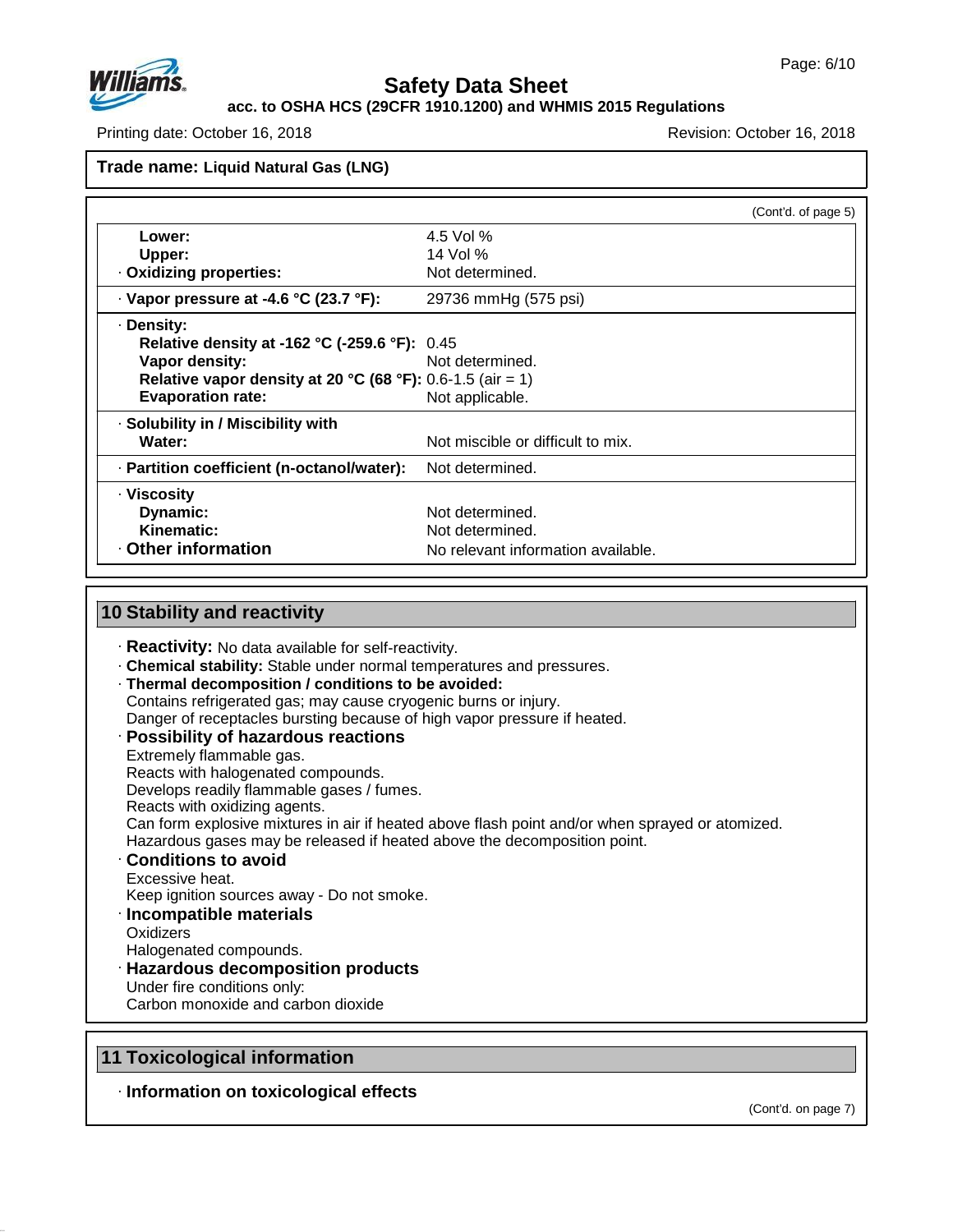

**acc. to OSHA HCS (29CFR 1910.1200) and WHMIS 2015 Regulations**

Printing date: October 16, 2018 Revision: October 16, 2018

**Trade name: Liquid Natural Gas (LNG)**

(Cont'd. of page 6) · **Acute toxicity:** Based on available data, the classification criteria are not met. · **LD/LC50 values that are relevant for classification:** None. · **Primary irritant effect:** · **On the skin:** Based on available data, the classification criteria are not met. · **On the eye:** Based on available data, the classification criteria are not met. · **Sensitization:** Based on available data, the classification criteria are not met. · **IARC (International Agency for Research on Cancer):** Substance is not listed. · **NTP (National Toxicology Program):** Substance is not listed. · **OSHA-Ca (Occupational Safety & Health Administration):** Substance is not listed. · **Probable route(s) of exposure:** Inhalation. Eye contact. Skin contact. · **Acute effects (acute toxicity, irritation and corrosivity):** May displace oxygen and cause rapid suffocation. Frostbite · **Germ cell mutagenicity:** Based on available data, the classification criteria are not met. · **Carcinogenicity:** Based on available data, the classification criteria are not met. · **Reproductive toxicity:** Based on available data, the classification criteria are not met. · **STOT-single exposure:** Based on available data, the classification criteria are not met. · **STOT-repeated exposure:** Based on available data, the classification criteria are not met. · **Aspiration hazard:** Based on available data, the classification criteria are not met. **12 Ecological information** · **Toxicity** · **Aquatic toxicity** No relevant information available. · **Persistence and degradability** No relevant information available.

- · **Bioaccumulative potential:** No relevant information available.
- · **Mobility in soil:** No relevant information available.
- · **Additional ecological information**
- · **General notes:** Not known to be hazardous to water.
- · **Results of PBT and vPvB assessment**
- · **PBT:** Not applicable.
- · **vPvB:** Not applicable.
- · **Other adverse effects** No relevant information available.

## **13 Disposal considerations**

## · **Waste treatment methods**

· **Recommendation:**

47.0.13

Contact waste processors for recycling information.

The user of this material has the responsibility to dispose of unused material, residues and containers in

(Cont'd. on page 8)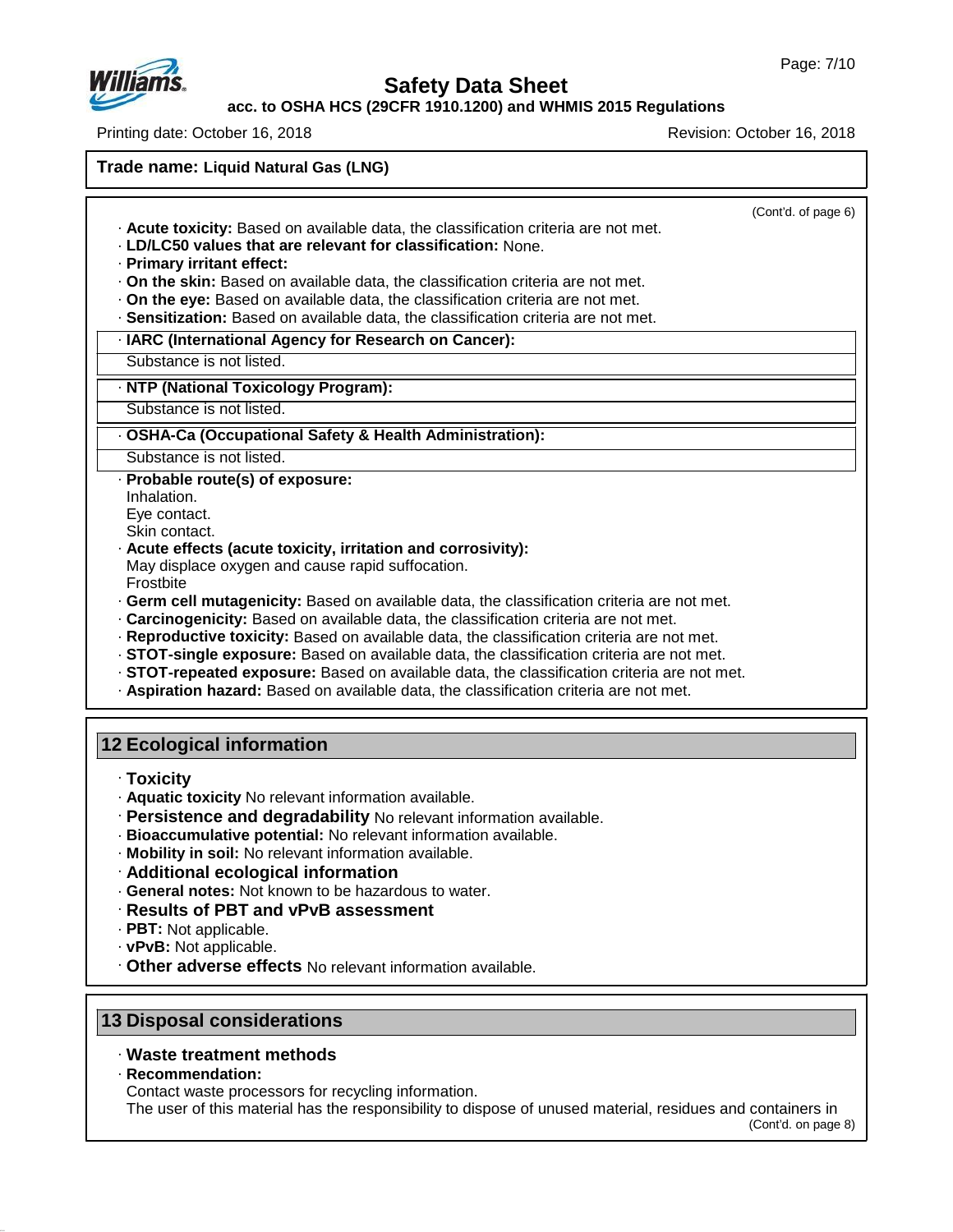

# **Safety Data Sheet**

**acc. to OSHA HCS (29CFR 1910.1200) and WHMIS 2015 Regulations**

Printing date: October 16, 2018 **Printing date: October 16, 2018** 

**Trade name: Liquid Natural Gas (LNG)**

(Cont'd. of page 7) compliance with all relevant local, state and federal laws and regulations regarding treatment, storage and disposal for hazardous and nonhazardous wastes.

## · **Uncleaned packagings**

· **Recommendation:** Disposal must be made according to official regulations.

| <b>14 Transport information</b>                                            |                                                                                          |
|----------------------------------------------------------------------------|------------------------------------------------------------------------------------------|
| · UN-Number<br>· DOT, ADR, IMDG<br>· IATA                                  | <b>UN1972</b><br><b>FORBIDDEN</b>                                                        |
| · UN proper shipping name<br>$\cdot$ DOT<br>· ADR, IMDG<br>· IATA          | Natural gas, refrigerated liquid<br>NATURAL GAS, REFRIGERATED LIQUID<br><b>FORBIDDEN</b> |
| · Transport hazard class(es)                                               |                                                                                          |
| $\cdot$ DOT                                                                |                                                                                          |
|                                                                            |                                                                                          |
| · Class                                                                    | 2.1                                                                                      |
| · Label                                                                    | 2.1                                                                                      |
| $·$ ADR                                                                    |                                                                                          |
| · Class<br>· Label                                                         | 2.1 3F<br>2.1                                                                            |
| · IMDG<br>· Class                                                          | 2.1                                                                                      |
| · Label                                                                    | 2.1                                                                                      |
| $\cdot$ IATA                                                               | <b>FORBIDDEN</b>                                                                         |
| · Packing group                                                            | This UN-number is not assigned a packing group.                                          |
| <b>Environmental hazards</b><br>· Marine pollutant:                        | <b>No</b>                                                                                |
| · Special precautions for user<br>· Danger code (Kemler):<br>· EMS Number: | Not applicable.<br>21<br>$F-D, S-U$                                                      |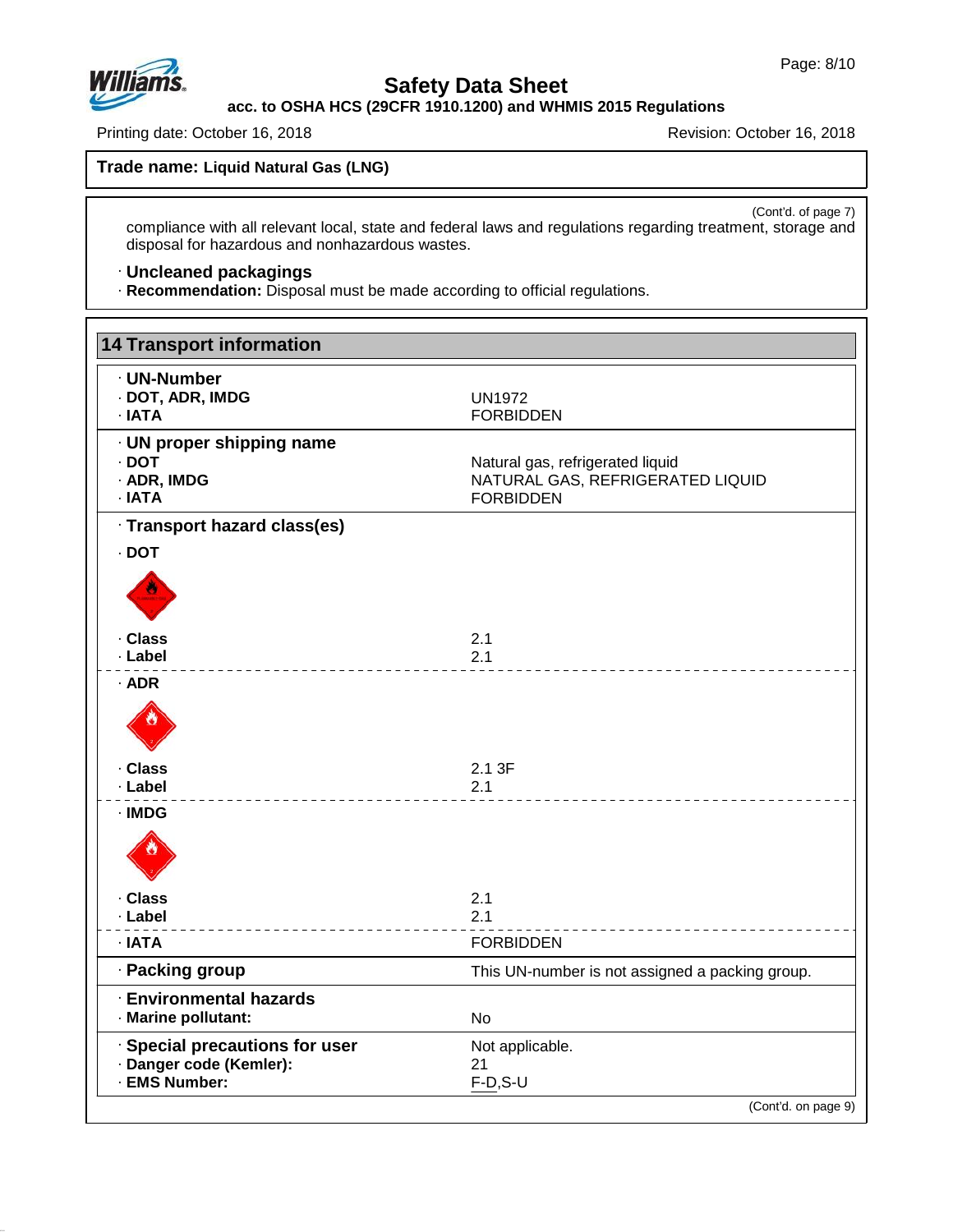**acc. to OSHA HCS (29CFR 1910.1200) and WHMIS 2015 Regulations**

Printing date: October 16, 2018 Revision: October 16, 2018

**Trade name: Liquid Natural Gas (LNG)**

(Cont'd. of page 8)

· **Transport in bulk according to Annex II of MARPOL73/78** and the IBC Code Not applicable.

## **15 Regulatory information**

· **Safety, health and environmental regulations/legislation specific for the substance or mixture** · **United States (USA)**

· **SARA**

· **Section 302 (extremely hazardous substances):**

Substance is not listed.

· **Section 355 (extremely hazardous substances):**

Substance is not listed.

· **Section 313 (Specific toxic chemical listings):**

Substance is not listed.

· **TSCA (Toxic Substances Control Act)**

Substance is listed.

· **Proposition 65 (California)**

· **Chemicals known to cause cancer:**

Substance is not listed.

· **Chemicals known to cause developmental toxicity for females:**

Substance is not listed.

· **Chemicals known to cause developmental toxicity for males:**

Substance is not listed.

· **Chemicals known to cause developmental toxicity:**

Substance is not listed.

· **EPA (Environmental Protection Agency):**

Substance is not listed.

· **IARC (International Agency for Research on Cancer):**

Substance is not listed.

· **Canadian Domestic Substances List (DSL) (Substances not listed.):**

Substance is listed.

# **16 Other information**

47.0.13

This information is based on our present knowledge. However, this shall not constitute a guarantee for any specific product features and shall not establish a legally valid contractual relationship.

· **Abbreviations and acronyms:**

ADR: European Agreement concerning the International Carriage of Dangerous Goods by Road IMDG: International Maritime Code for Dangerous Goods DOT: US Department of Transportation

(Cont'd. on page 10)